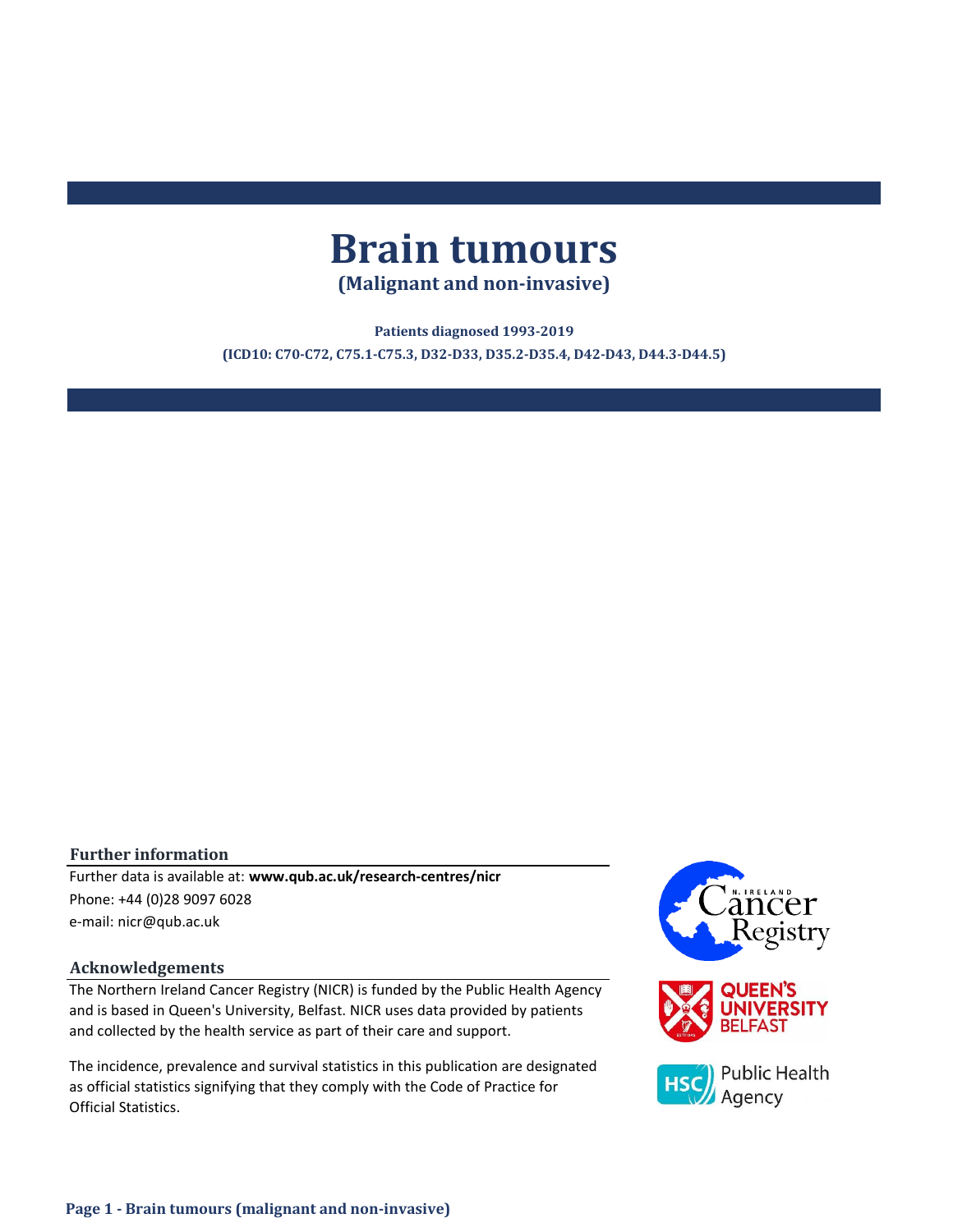# **Incidence**

During 2015-2019:

▪ There were 201 male and 212 female brain tumours (malignant and non-invasive) diagnosed each year.

▪ The risk of developing a brain tumour before the age of 75 was 1 in 68.7 for men and 1 in 72.7 for women, while before the age of 85 the risk was 1 in 43.6 for men and 1 in 49.1 for women.

**Incidence by age at diagnosis** *- Brain tumours (malignant and non-invasive), Cases in 2015-2019*

During 2015-2019:

**The median age at diagnosis was 61** for men and 64 for women.

**Example 2** Cancer risk increased with age, with 23.9% of men and 28.8% of women aged 75 years or more at diagnosis.

▪ 29.1% of cases were diagnosed among those aged under 50.

| Age at          | Average cases per year |               |                   |  |  |  |  |  |  |
|-----------------|------------------------|---------------|-------------------|--|--|--|--|--|--|
| diagnosis       | <b>Male</b>            | <b>Female</b> | <b>Both sexes</b> |  |  |  |  |  |  |
| $0 - 49$        | 60                     | 58            | 120               |  |  |  |  |  |  |
| $50 - 64$       | 50                     | 49            | 100               |  |  |  |  |  |  |
| $65 - 74$       | 42                     | 43            | 85                |  |  |  |  |  |  |
| $75+$           | 48                     | 61            | 108               |  |  |  |  |  |  |
| <b>All ages</b> | 201                    | 212           | 413               |  |  |  |  |  |  |



#### **Incidence by year of diagnosis** *- Brain tumours (malignant and non-invasive), Cases in 1995-2019*

▪ Among males the number of brain tumours decreased by 0.5% from an annual average of 202 cases in 2010-2014 to 201 cases in 2015-2019.

▪ Among females the number of cases of brain tumours decreased by 10.2% from an annual average of 236 cases in 2010-2014 to 212 cases in 2015-2019.

| <b>Year of</b><br>diagnosis | <b>Male</b> | <b>Female</b> | <b>Both</b><br>sexes |
|-----------------------------|-------------|---------------|----------------------|
| 2010                        | 269         | 302           | 571                  |
| 2011                        | 191         | 204           | 395                  |
| 2012                        | 182         | 238           | 420                  |
| 2013                        | 173         | 232           | 405                  |
| 2014                        | 196         | 203           | 399                  |
| 2015                        | 196         |               | 433                  |
| 2016                        | 211         | 216           | 427                  |
| 2017                        | 206         | 214           | 420                  |
| 2018                        | 191         | 199           | 390                  |
| 2019                        | 200         | 193           | 393                  |



*Note: Annual averages based upon several years have been rounded to the nearest integer. Sums of numbers in table rows or columns may thus differ slightly from the given total.*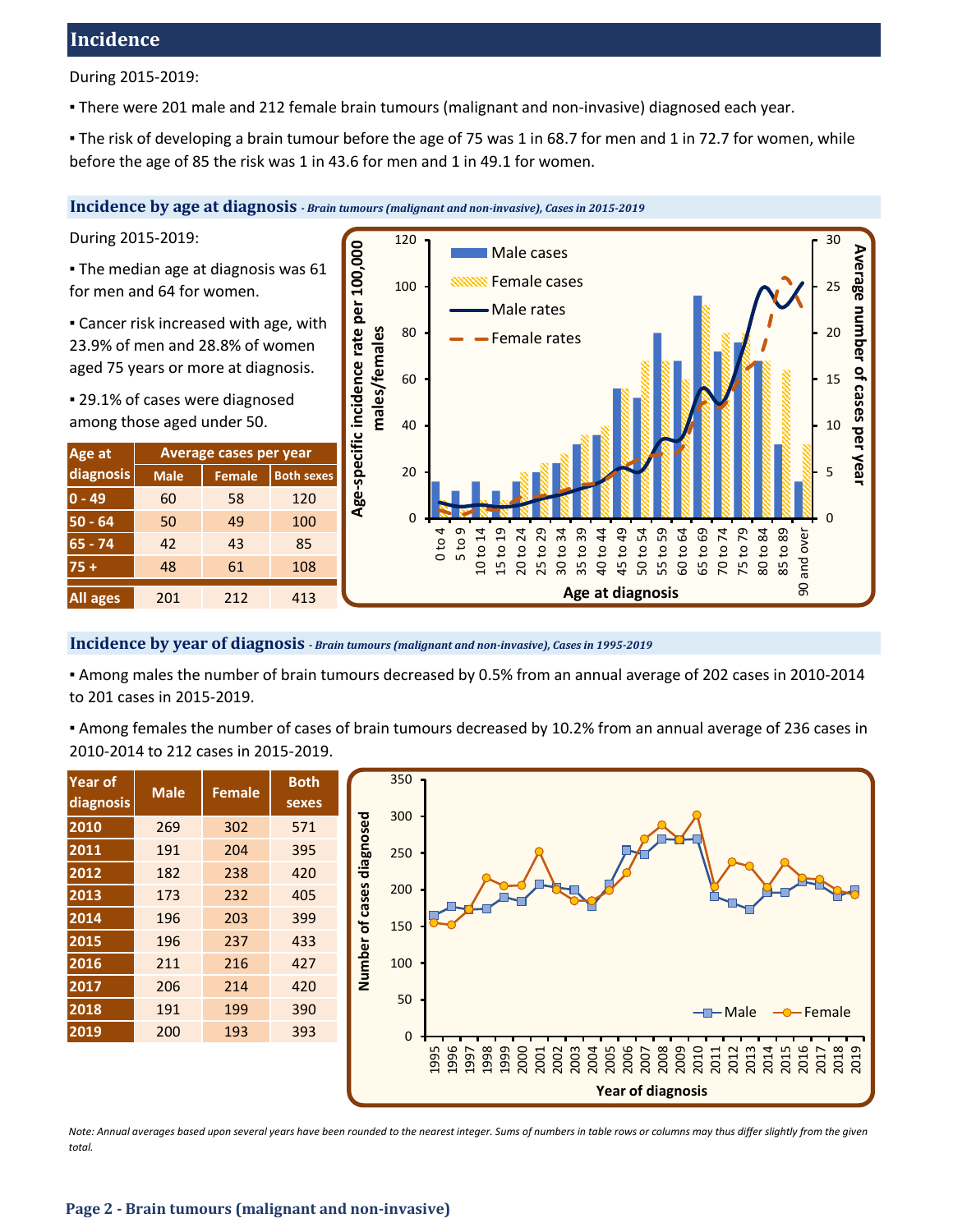#### **Trends in age-standardised incidence rates** *- Brain tumours (malignant and non-invasive), Cases in 1995-2019*

▪ Among males age-standardised incidence rates of brain tumours decreased by 7.7% from 27.4 per 100,000 person years in 2010-2014 to 25.3 cases per 100,000 persons years in 2015-2019. This difference was not statistically significant.

▪ Among females age-standardised incidence rates of brain tumours decreased by 15.2% from 27.7 per 100,000 person years in 2010-2014 to 23.5 cases per 100,000 persons years in 2015-2019. This difference was statistically significant.



Age-standardised incidence rates illustrate the change in the number of cases within a population of a fixed size and age structure (2013 European Standard).

They thus represent changes other than those caused by population growth and/or ageing.

Trends can also be influenced by changes in how cancer is classified and coded. (e.g. the move from ICD-0-2 to ICD-0-3

#### **Incidence by deprivation quintile** *- Brain tumours (malignant and non-invasive), Cases in 2015-2019*

The annual number of cases during 2015-2019 varied in each deprivation quintile due to variations in population size and age.

After accounting for these factors, incidence rates:

 ▪ in the most socio-economically deprived areas did not vary significantly from the NI average.

 ▪ in the least socio-economically deprived areas did not vary significantly from the NI average.

|                                    | <b>Average cases per year</b> |        |                   |  |  |  |
|------------------------------------|-------------------------------|--------|-------------------|--|--|--|
| <b>Deprivation quintile</b>        | <b>Male</b>                   | Female | <b>Both sexes</b> |  |  |  |
| <b>Least deprived (Quintile 1)</b> | 42                            | 41     | 83                |  |  |  |
| <b>Quintile 2</b>                  | 38                            | 43     | 81                |  |  |  |
| <b>Quintile 3</b>                  | 41                            | 46     | 87                |  |  |  |
| <b>Quintile 4</b>                  | 43                            | 43     | 85                |  |  |  |
| <b>Most deprived (Quintile 5)</b>  | 38                            | 39     | 76                |  |  |  |
| <b>Northern Ireland</b>            | 201                           | 212    | 413               |  |  |  |

compare incidence rates in each deprivation quintile with the Northern Ireland incidence rate.

A value above 100 means that incidence rates in that deprivation quintile are greater than the Northern Ireland average.

This measure takes account of population size and age structure. Differences are thus not a result of these factors.

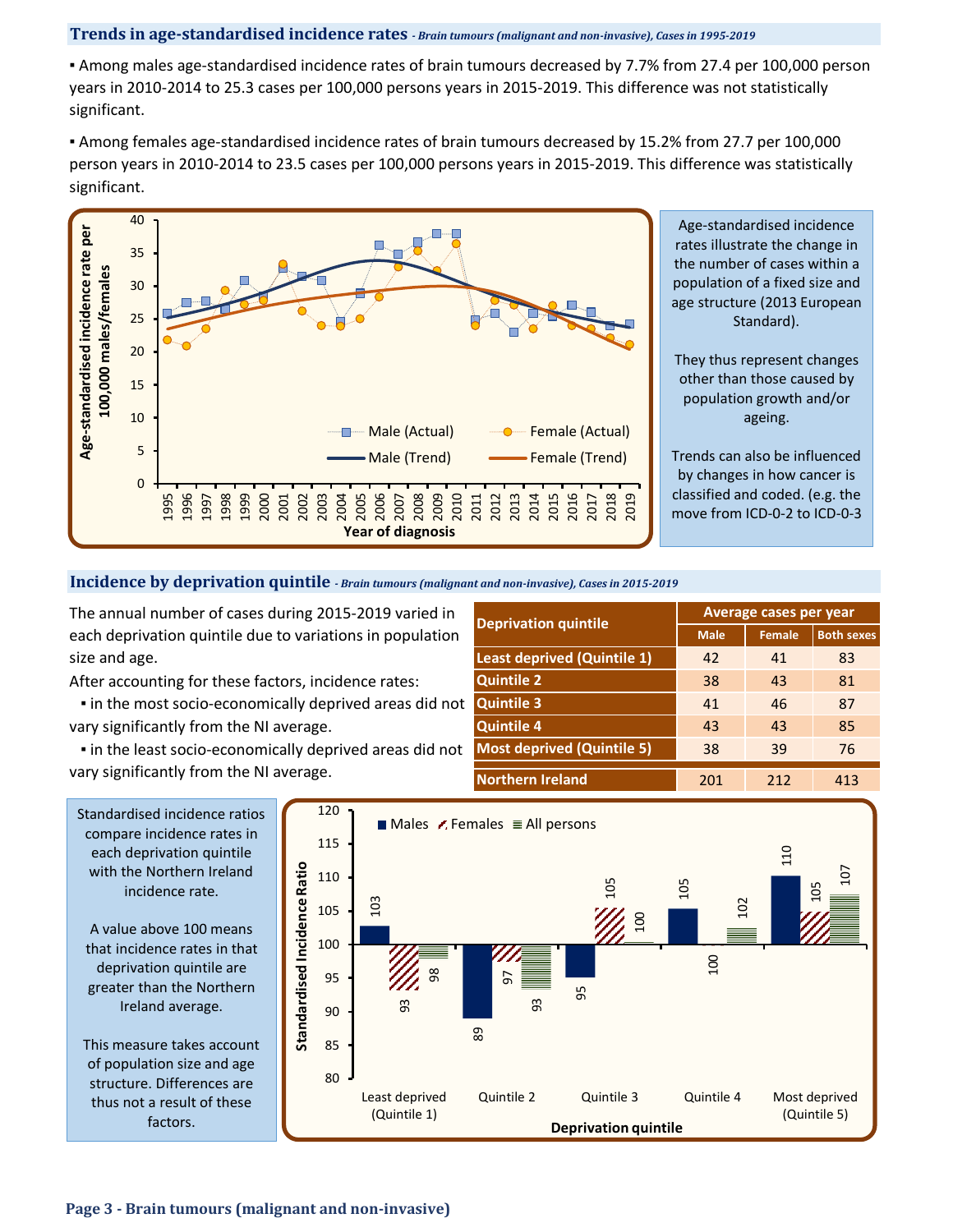### **Incidence by Health and Social Care Trust (HSCT)** *- Brain tumours (malignant and non-invasive), Cases in 2015-2019*

The annual number of cases during 2015-2019 varied in each HSCT due to variations in population size and age.

After accounting for these factors, incidence rates:

- **.** in Belfast HSCT did not vary significantly from the NI average.
- **.** in Northern HSCT did not vary significantly from the NI average.
- in South-Eastern HSCT did not vary significantly from the NI average.
- **.** in Southern HSCT did not vary significantly from the NI average.
- **.** in Western HSCT did not vary significantly from the NI average.

| <b>Health and Social</b>  | Average cases per year |               |                   |  |  |  |  |  |
|---------------------------|------------------------|---------------|-------------------|--|--|--|--|--|
| <b>Care Trust</b>         | <b>Male</b>            | <b>Female</b> | <b>Both sexes</b> |  |  |  |  |  |
| <b>Belfast HSCT</b>       | 41                     | 42            | 84                |  |  |  |  |  |
| <b>Northern HSCT</b>      | 52                     | 48            | 100               |  |  |  |  |  |
| <b>South-Eastern HSCT</b> | 39                     | 49            | 88                |  |  |  |  |  |
| <b>Southern HSCT</b>      | 35                     | 38            | 73                |  |  |  |  |  |
| <b>Western HSCT</b>       | 34                     | 35            | 69                |  |  |  |  |  |
| <b>Northern Ireland</b>   | 201                    | 212           | 413               |  |  |  |  |  |



Standardised incidence ratios compare incidence rates in each HSC Trust with the Northern Ireland incidence rate. A value above 100 means that incidence rates in that HSC Trust are greater than the NI average.

This measure takes account of population size and age structure. Differences are thus not a result of these factors.

Data for Local Government Districts and Parliamentary Constituencies are available at www.qub.ac.uk/researchcentres/nicr

# **Survival**

▪ 38.0% of brain cancer patients were alive one year and 19.8% were alive five years from a diagnosis in 2010-2014, while 91.7% of non-invasive brain tumour patients survived one year and 78.5% survived five years. (observed survival)

▪ Age-standardised net survival (ASNS), which removes the effect of deaths from causes unrelated to cancer, was 44.9% one year and 24.7% five years from a brain cancer diagnosis in 2010-2014 compared to 94.8% one year and

| Gender            |                          | <b>Brain cancer</b>        |                                  |                            | <b>Non-invasive brain tumours</b> |                            |                                  |                   |  |
|-------------------|--------------------------|----------------------------|----------------------------------|----------------------------|-----------------------------------|----------------------------|----------------------------------|-------------------|--|
|                   | <b>Observed survival</b> |                            | Age-standardised<br>net survival |                            | <b>Observed survival</b>          |                            | Age-standardised<br>net survival |                   |  |
|                   | One-year                 | <b>Five-years One-year</b> |                                  | <b>Five-years One-year</b> |                                   | <b>Five-years One-year</b> |                                  | <b>Five-years</b> |  |
| <b>Male</b>       | 38.3%                    | 17.6%                      | 42.9%                            | 20.8%                      | 91.8%                             | 79.5%                      | 94.7%                            | 90.0%             |  |
| Female            | 37.7%                    | 23.1%                      | 47.8%                            | 31.4%                      | 91.6%                             | 77.9%                      | 94.8%                            | 89.0%             |  |
| <b>Both sexes</b> | 38.0%                    | 19.8%                      | 44.9%                            | 24.7%                      | 91.7%                             | 78.5%                      | 94.8%                            | 89.4%             |  |

Observed survival is the proportion of patients still alive one/five years after diagnosis. However, in this measure patients may have died from causes unrelated to their cancer.

Age-standardised net survival is the proportion of patients who would survive if the patient could not die from causes unrelated to their cancer. This measure is more typically used in studies of cancer survival.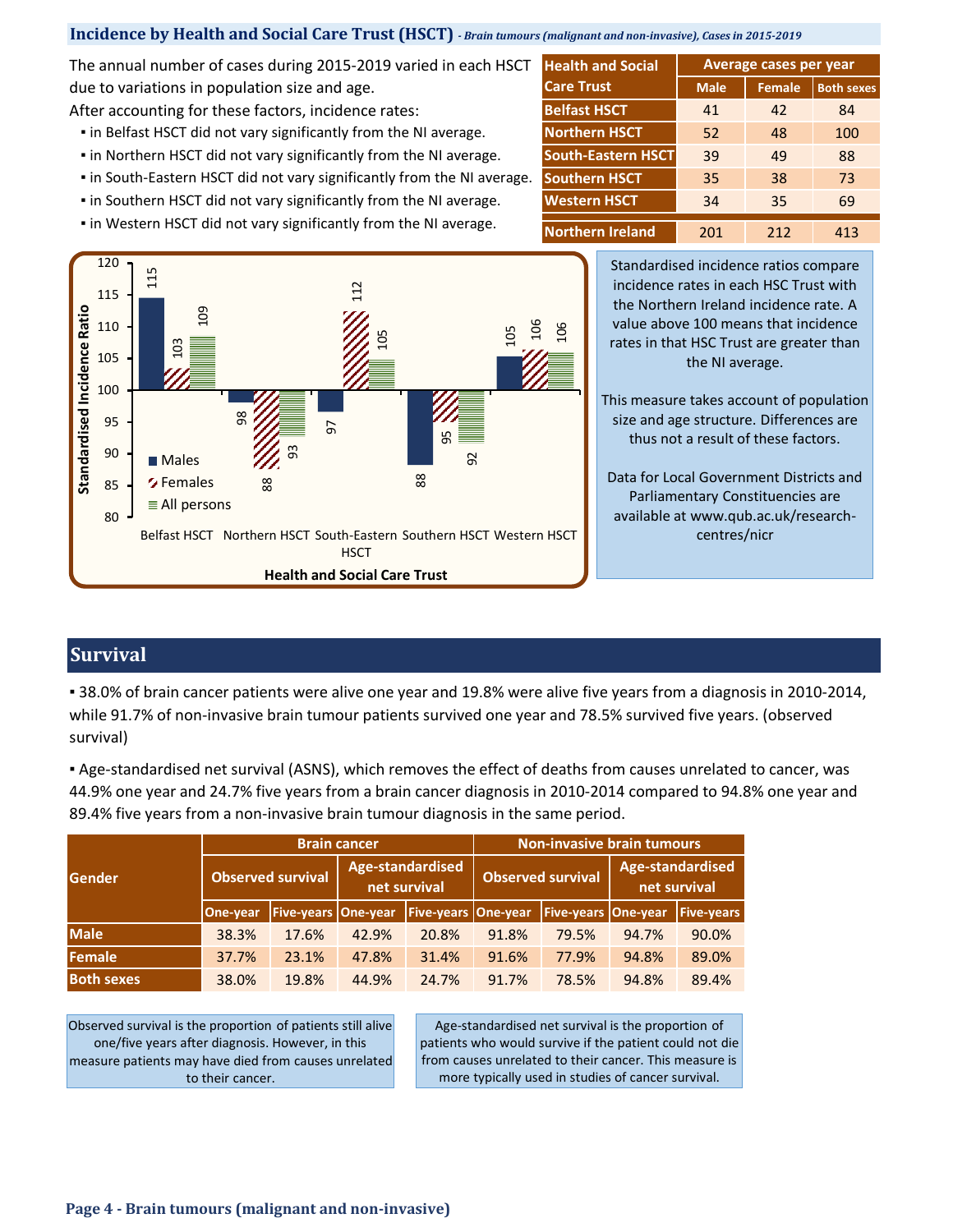# **Prevalence**

▪ At the end of 2019, there were 5,575 people (Males: 2,501; Females: 3,074) living with brain tumours who had been diagnosed with the disease during 1995-2019.

25-year prevalence refers to the number of cancer survivors who were alive at the end of 2019, and had been diagnosed with their cancer in the previous 25 years (i.e. 1995- 2019).

▪ Of these, 44.9% were male, 21.8% were aged 75 and over, and 5.7% had been diagnosed in the previous year.

| <b>Time since</b>  | 25-year prevalence |               |                   |             |                 |                   |             |        |                   |  |  |
|--------------------|--------------------|---------------|-------------------|-------------|-----------------|-------------------|-------------|--------|-------------------|--|--|
| diagnosis          | <b>Aged 0-74</b>   |               |                   |             | <b>Aged 75+</b> |                   | All ages    |        |                   |  |  |
|                    | <b>Male</b>        | <b>Female</b> | <b>Both sexes</b> | <b>Male</b> | <b>Female</b>   | <b>Both sexes</b> | <b>Male</b> | Female | <b>Both sexes</b> |  |  |
| $0-1$ year         | 122                | 129           | 251               | 28          | 38              | 66                | 150         | 167    | 317               |  |  |
| 1-5 years          | 384                | 435           | 819               | 87          | 133             | 220               | 471         | 568    | 1,039             |  |  |
| $5-10$ years       | 380                | 529           | 909               | 109         | 153             | 262               | 489         | 682    | 1,171             |  |  |
| <b>10-25 years</b> | 1,089              | 1,293         | 2,382             | 302         | 364             | 666               | 1,391       | 1,657  | 3,048             |  |  |
| $0-25$ years       | 1,975              | 2,386         | 4,361             | 526         | 688             | 1,214             | 2,501       | 3,074  | 5,575             |  |  |

**Trends in 10-year prevalence** *- Brain tumours (malignant and non-invasive), Patients alive at end of each year from 2010-2019*

**Example 1** Among males the number of survivors from brain tumours who had been diagnosed within the previous ten years decreased by 19.6% fro 1,380 survivors in 2014 to 1,110 survivors in 2019.

**.** Among females the number of survivors from brain tumours who had been diagnosed within the previous ten years decreased by 16.9% fro 1,706 survivors in 2014 to 1,417 survivors in 2019.

|     |      | 10-year prevalence |               |                   |  |  |  |  |  |
|-----|------|--------------------|---------------|-------------------|--|--|--|--|--|
| n   | Year | <b>Male</b>        | <b>Female</b> | <b>Both sexes</b> |  |  |  |  |  |
| מת) | 2010 | 1,506              | 1,735         | 3,241             |  |  |  |  |  |
|     | 2011 | 1,483              | 1,679         | 3,162             |  |  |  |  |  |
|     | 2012 | 1,448              | 1,698         | 3,146             |  |  |  |  |  |
|     | 2013 | 1,413              | 1,720         | 3,133             |  |  |  |  |  |
| η   | 2014 | 1,380              | 1,706         | 3,086             |  |  |  |  |  |
| n   | 2015 | 1,346              | 1,699         | 3,045             |  |  |  |  |  |
| )m  | 2016 | 1,312              | 1,667         | 2,979             |  |  |  |  |  |
|     | 2017 | 1,262              | 1,594         | 2,856             |  |  |  |  |  |
|     | 2018 | 1,175              | 1,500         | 2,675             |  |  |  |  |  |
|     | 2019 | 1,110              | 1,417         | 2,527             |  |  |  |  |  |

# **Mortality**

- During 2015-2019 there were 84 male and 60 female deaths from brain tumours each year.
- . The median age at death during 2015-2019 was 67 for men and 70 for women.

## **Deaths by year of death** *- Brain tumours (malignant and non-invasive), Deaths in 2010-2019*

▪ The number of deaths from brain tumours increased by 3.6% from an annual average of 138 deaths in 2010-2014 to 143 deaths in 2015-2019.

|                    |      |     |         |        |         |               |     | 2010   2011   2012   2013   2014   2015   2016   2017   2018   2019 |  |
|--------------------|------|-----|---------|--------|---------|---------------|-----|---------------------------------------------------------------------|--|
| <b>All persons</b> | 143. | 134 | - 138 - | $-136$ | - 138 - | - 142 - 132 - | 153 | $-152$                                                              |  |